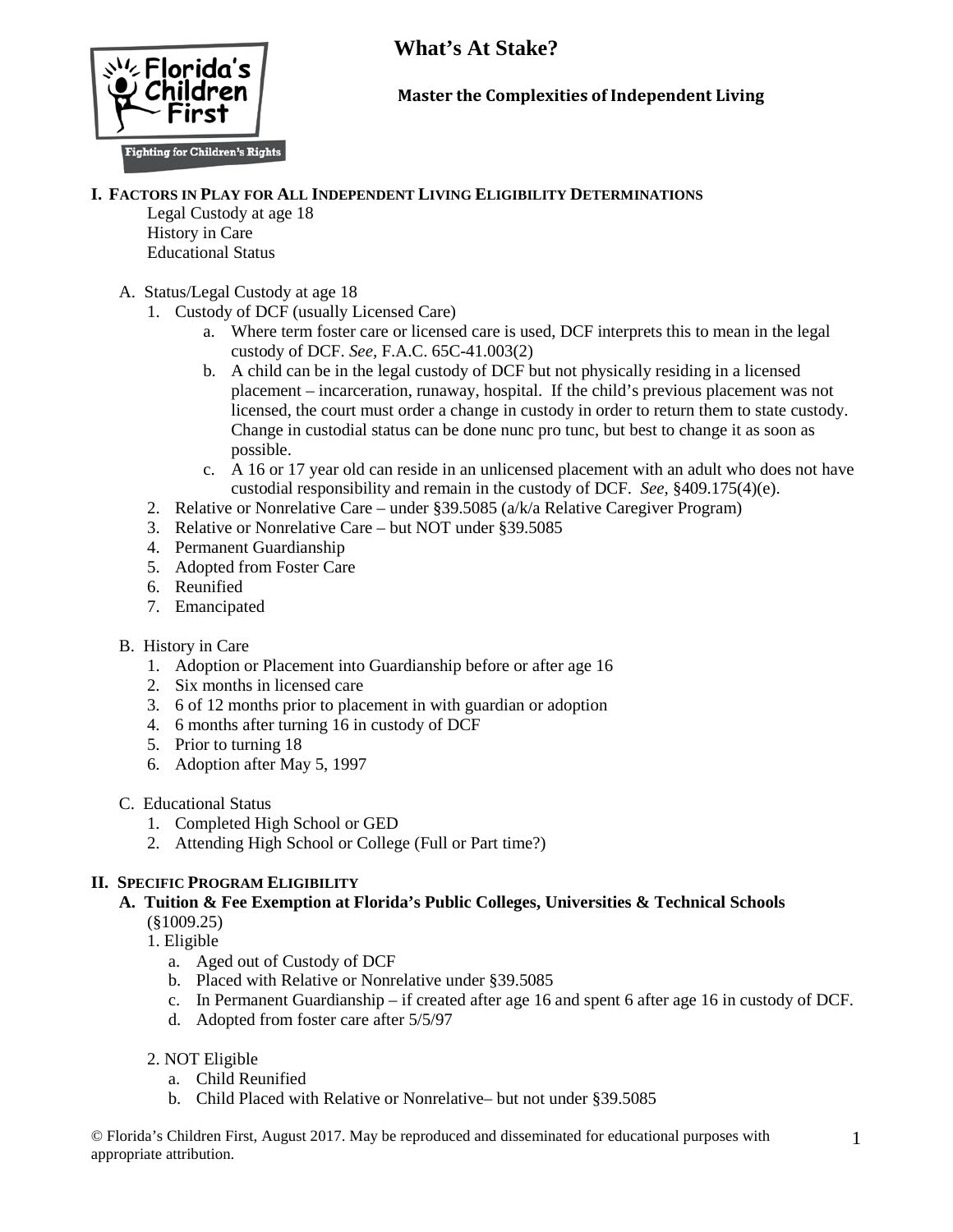- c. Child placed with Permanent Guardian prior to age 16
- d. Child placed with Permanent Guardian after age 16 but without 6 months in licensed care after age 16
- e. Child adopted prior to 5/5/97
- f. Child Emancipated
- 3. Coverage
	- a. Covers all tuition and fees up to age 28.
	- b. Public colleges, universities and school district workforce education
	- c. Prior limitation of 120 hours toward undergraduate was lifted in 2016/
	- d. Includes graduate and professional school
	- e. Includes fines imposed in the form of fees

#### **B**. **Post Secondary Educational Support Services** (Fla. Stat. §409.1451(2)(a))

- 1. Eligible
	- a. Status at age 18:
		- i. Licensed care at age 18 or at present This means DCF custody per F.A.C. 65C-41.003(2)
		- ii. Adopted from care after age 16 (with 6 months in licensed care in the 12 months prior to adoption), or
		- iii. Placed into court approved guardianship after age 16 (with 6 months in licensed care in 12 months prior to guardianship)
	- b. Six months in licensed care prior to age 18.
	- c. High School Diploma or Equivalent §409.1451(2)(a)3
		- i. Current statute permits diplomas issued per:
		- $$1002.3105(5) ACCEL Option/general diploma$
		- §1003.4281 Early High School Graduation
		- §1003.42282 Standard High School Diploma
		- §1003.435 High School Equivalency Diploma
		- ii. Special Diplomas (formerly **§**1003.438) were eliminated from statute, but youth with these diplomas can still access PESS.
	- d. Enrolled a school that is eligible to receive Bright Futures funding:

[https://https://www.floridastudentfinancialaidsg.org/admin/SAWAllELIGPSI.asp](https://https/www.floridastudentfinancialaidsg.org/admin/SAWAllELIGPSI.asp)

- i. Students must be enrolled full-time, for purposes of PESS that means no less than 9 credit hours. But most institutions require a minimum of 12 hours to be considered full time.
- ii. Part-time attendance is allowed for students with a disability, or for whom there is "challenge or circumstance that prevents full time attendance" and for whom the academic advisor gives permission for a reduced schedule

## 2. NOT Eligible

- a. Child Reunified
- b. Child Placed with Relative or Nonrelative
- c. Child placed with Permanent Guardian prior to age 16
- d. Child placed with Permanent Guardian after age 16 but without 6 months in licensed care in the 12 months preceding the guardianship placement.
- e. Child adopted prior to age 16.
- f. Child adopted after age 16 but without 6 months in licensed care in the 12 months preceding the adoption.
- g. Child Emancipated
- 3. Coverage: Financial Stipend to cover living expenses.
	- a. Students not in Extended Foster Care \$1,256 per month: CBC to pay housing and utilities until the student has proven capacity to manage funds.

© Florida's Children First, August 2017. May be reproduced and disseminated for educational purposes with appropriate attribution.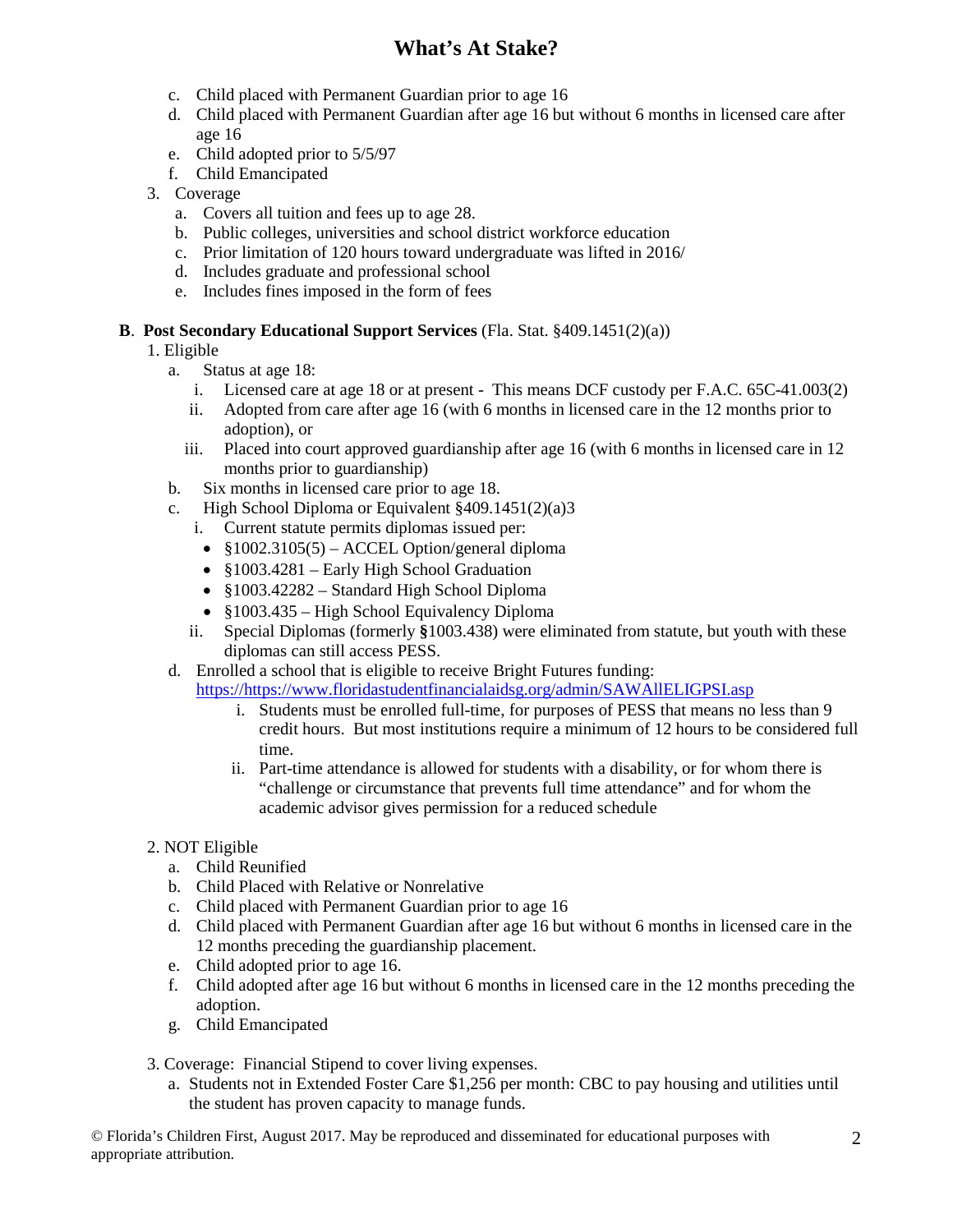- b. Students in Extended Foster Care in a licensed foster home foster care board rate, paid to foster parent.
- c. Students in Extended Foster care temporarily residing away from licensed foster parent, \$1,256 per month, paid to foster parent.
- d. Students in Extended Foster Care in a licensed group home, rate negotiated by CBC and provided, paid to group home.
- 4. Renewal §409.1451(2)(d)3
	- a. Renewal is determined annually.
	- b. Enrolled in our have completed number of hours to be considered full time.
		- i. Unless qualifies for an exception to full time
	- c. Maintain academic progress as defined by the institution
	- d. But can stay in PESS while attempting to restore eligibility so long as progress is maintained.
- 5. Reinstatement §409.1451(2)(d)6
	- a. No limit on number of reinstatements
	- b. Available to student who chose not to renew or was not eligible to renew.
	- c. Must meet eligibility criteria and criteria for award renewal
	- d. Must apply before age 23.
- 6. Termination §409.1451(2)(d)4
	- a. PESS can be terminated if the student is no longer enrolled in an eligible school or
	- b. Is no longer a resident of the state.
	- c. **Adoption or Marriage does not affect PESS eligibility**

#### **C. Education and Training Vouchers** – (F.A.C. 65C-42.002 (2))

- 1. ETV -federal funds available for students in post-secondary education, ETV is one of the funding sources for PESS.
- 2. ETV Eligibility (when PESS is not available)
	- a. Status at age 18:
		- i. Licensed care at age 18 or at present, or
		- ii. Adopted from care after age 16
	- b. U.S. Citizen or qualified non-citizen
	- c. Age 12-21 for initial application
	- d. May attend less than full time
	- e. May attend a school that does not accept Bright Futures

## **D. Extended Foster Care** (§39.6251(2))

- 1. Eligibility
	- a. In licensed care at age 18.
	- b. Engaged in productive activity
		- i. School:
			- a. Completing Secondary Education or Program Leading to the Equivalent
			- b. Enrolled in Post Secondary or Vocational Institution
			- c. Admin code requires the student to meet the academic and attendance requirements of the institution. F.A.C. 65C-41.003
		- ii. Program or activity designed to promote/eliminate barriers to employment
			- a. Not limited to specific "workforce" program
			- b. Determine what the young adult needs to do in order to be able to work and find a program, service or activity to meet that need. Examples: community service hours to clear up a license suspension, substance abuse treatment.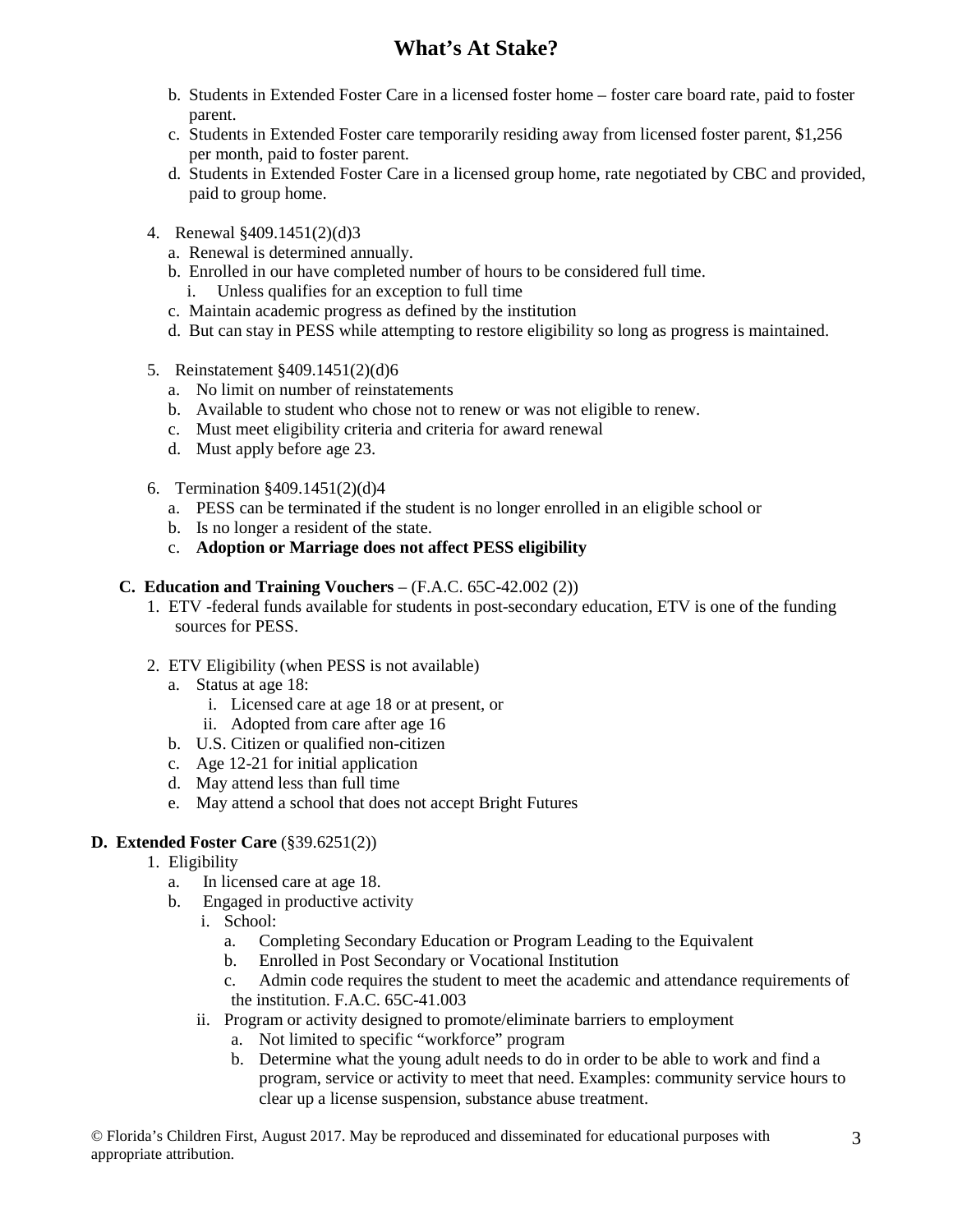- iii. Employed at least 80 hours/month
	- a. CBC can look at the past 90 days to see if the requirement is met in aggregate. F.A.C. 65C-41.003
	- b. Employment can be self employment
- c. Have a disability or other condition that precludes productive activity.  $\S 39.6251(2)(3)$ 
	- i. Physical, intellectual or emotional, or psychiatric condition.
	- ii. Documentation can be in case file, school, or medical records.
	- iii. Can be a temporary condition
- 2. NOT Eligible
	- a. Child Reunified
	- b. Child Placed with Relative or Nonrelative
	- c. Child Placed in a Guardianship at any time
	- d. Child Adopted at any time
	- e. Child Emancipated
- 3. EFC Coverage
	- a. Supervised Living Arrangement §39.6251(4)(a)
		- i. Placement Types:
			- Foster Home
			- Group Home<br>• College Dorm
			- College Dorm
			- Shared Housing
			- Apartment
			- "Another Housing Arrangement" (if approved by the CBC)
		- ii. Housing Must be Acceptable to the Young Adult
		- iii. Housing must be Approved by the CBC  $\S 39.6251(4)(a)$  and (b)
			- Level of supervision that will meet the YA's needs
			- 24 hour supervision not required.
			- 24 hour Crisis Intervention  $&$  Support is required
			- CBC can withhold approval if the living arrangement "jeopardizes the young adults safety and well-being." F.A.C. 65C-41.003 (9)(b)
		- iv. YA can stay in licensed foster family or group care provider.
	- b. Case Management
		- Monthly Contact Required
		- Can be by phone if YA does not live in service area.
	- c. Supportive Services
		- Life skills instruction
		- Counseling
		- Educational Support
		- Employment Preparation and placement
		- Development of Support Network
- 4. Court Jurisdiction
	- a. Coverage to age 22 for Young Adults with a disability. (Glitch fixed! §39.013(2))
		- Requires the Young adult to participate Disability must be documented by medical provider.
		- •Rule also requires the young adult to be "actively participating" in extended foster care. F.A.C. 65C-41.004(4)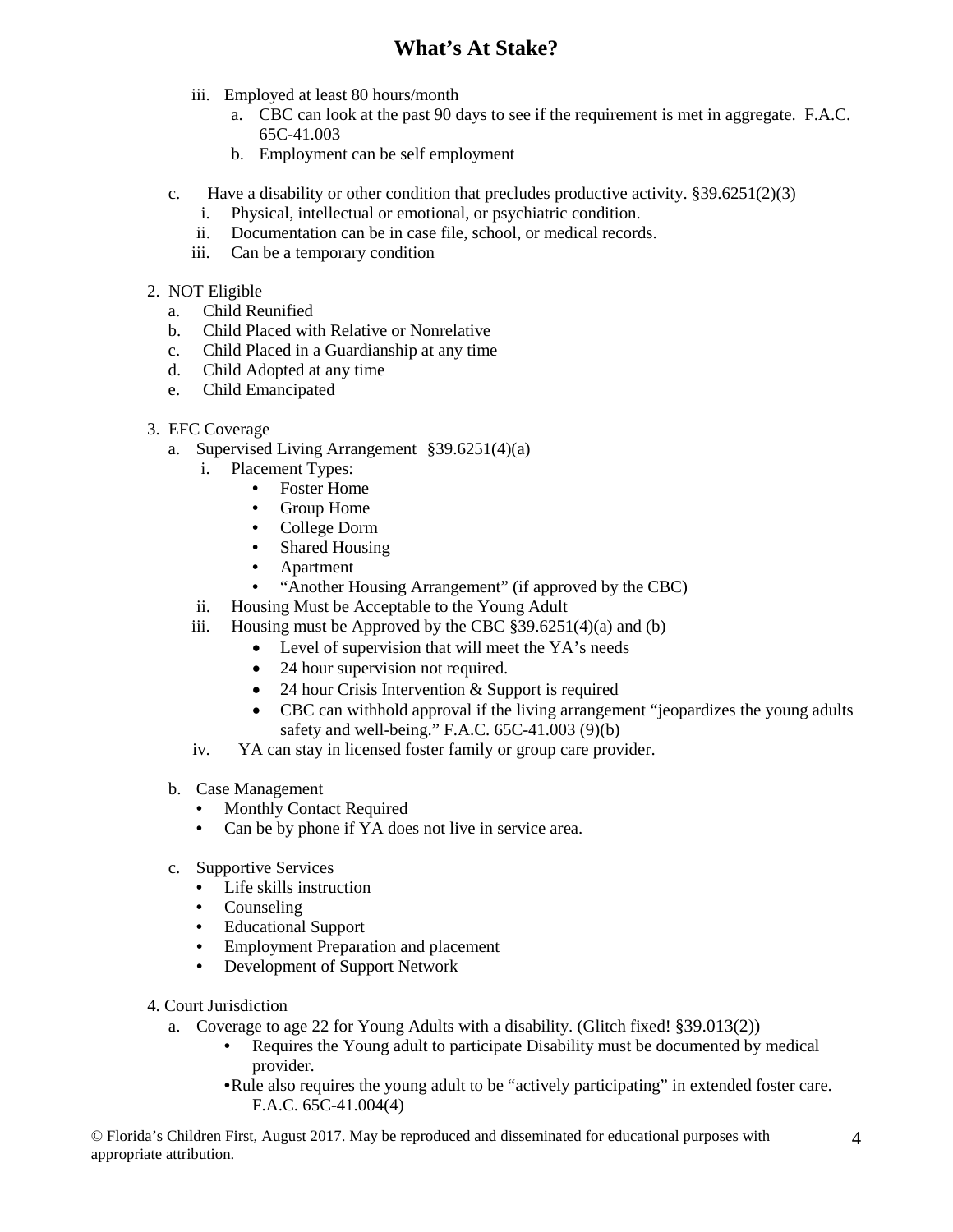- b. Representation:
	- GAL may continue or be appointed at YA's Request
	- Special Needs Attorney Appointment continues as §39.6251(1) defines child to include under 21s. §39.01305(2) Special Needs Appointments applies to all children in Ch. 39 proceedings.
	- Young adult can retain counsel
- c. What's included:
	- Ensure that DCF and CBC provide services, coordinate and oversee other agencies providing services.
	- Judicial Reviews every 6 months.
	- Permanency review annually.
	- Additional hearings can be requested
- d. Exiting & Reentry
	- i. Withdrawal of Consent 39.6251(5)
		- Must be knowing and voluntary
		- Court must verify YA's decision unless refuses to participate in court proceeding.
		- Failure to reside in placement will result in termination length of time to be determined in the transition plan. F.A.C. 65C-41.005c)(
	- ii. Re-Entry §39.6251(6) and (9)
		- No limitation on the number of times YA can exit and re-enter EFC
		- CBC must re-admit a YA who meets eligibility requirements.
		- Within 30 days of readmission, CBC assigns new case manager to update case plan, transition plan and arrange for required services.
		- Denial of re-entry is appealable

## E. **Aftercare Services** 409.1451(3)

- 1. Eligibility
	- a. Age 18-23
	- b. Not in Extended Foster Care
	- c. Temporarily not receiving PESS because not a school month
	- d. **No other criteria are specified in statute**
	- e. Rule limits Aftercare to youth who were in licensed care at age 18. F.A.C. 65C-42.003
- 2. Coverage
	- a. Services §409.1451(3)
		- Mentoring & Tutoring
		- Mental Health, Substance Abuse
		- Life Skills
		- Parenting
		- Job and Career Skills
		- Counselor consultations
		- Financial Skill training
	- b. Temporary Financial Assistance
	- c. Services to be determined by CBC's assessment of needs
	- d. Services may be provided by community referrals
	- e. Assistance to prevent homelessness shall be provided "as expeditiously as possible"
- 3. After Care Services Plan required by F.A.C. 65C-42.003(6)Amount of financial assistance and

© Florida's Children First, August 2017. May be reproduced and disseminated for educational purposes with appropriate attribution.